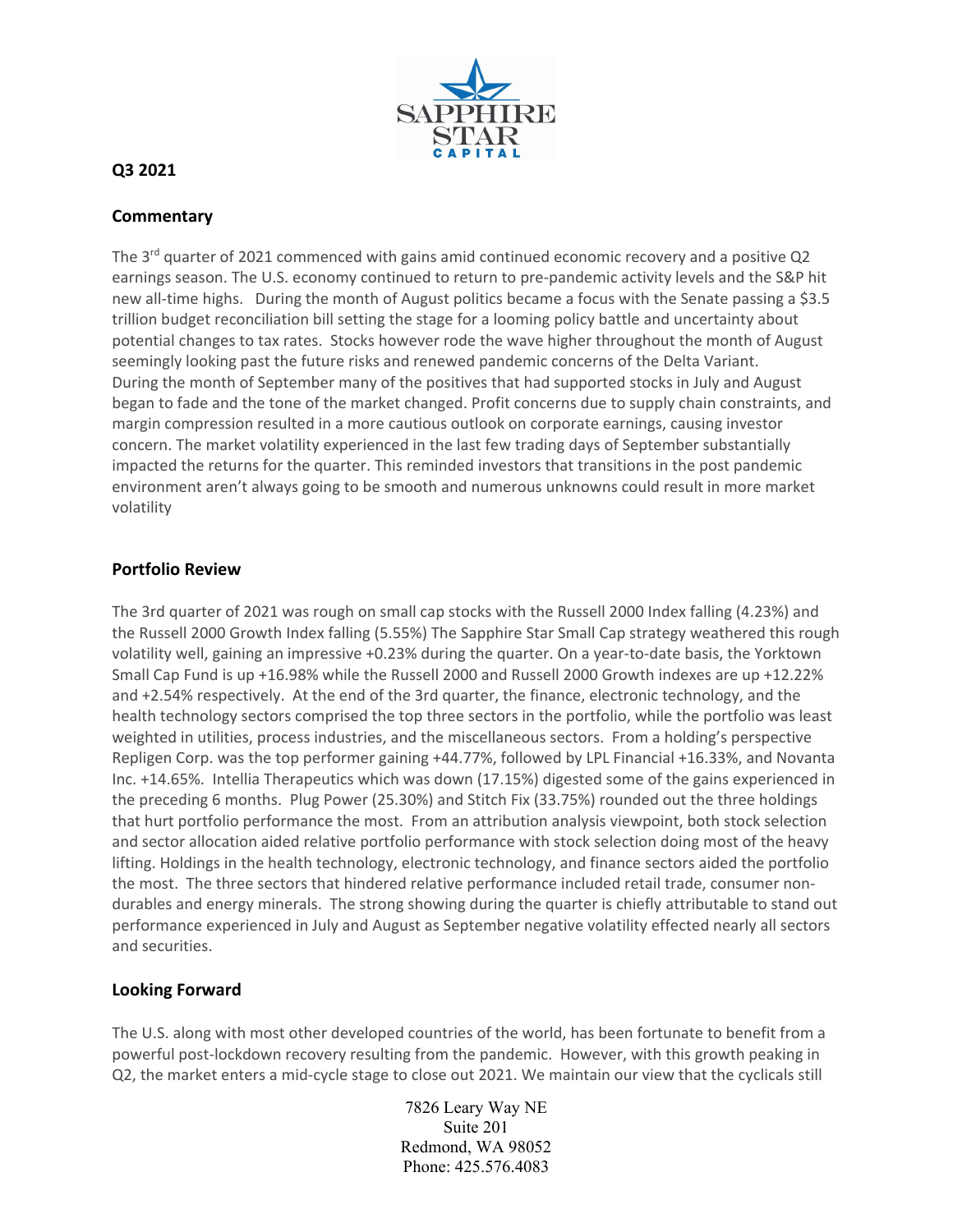

have room to run as we are still in a recovery phase, albeit one that has matured. We believe a careful balance between value and growth is necessary and we will continue to add quality stocks as they tend to perform well during mid‐cycles. In my experience managing portfolios for over 25 years, equities do well during mid‐cycle stages as many opportunities still exist. Although we will see growth in the economy and earnings slowing from the peak the environment should remain above average through the end of 2021 and well into 2022. As investors it is important to remember that a slowing economy does not mean a stalling economy. Current government support of infrastructure will extend the economic cycle as will strong consumer balance sheets and continued spending of savings accumulated during the pandemic. Also in my experience, and another positive is that the 4th quarter tends to provide the strongest total returns on average. In fact, over the last 25 years, the S&P has provided an average total return of 10.8% per year, and the fourth quarter has provided nearly half (+5.3%) of those returns<sup>1</sup>.

This all being said, we expect the remainder of 2021 to bring some disruptions and volatility to the market as concerns and uncertainty over supply chains, corporate earnings, inflation, tax rate changes, disruptions due to vaccine mandates and the ever‐lingering COVID‐19 remain. It is our view that through these disruptions' opportunities will be presented and we are poised to leverage the volatility and take advantage of any minor pullbacks. The rolling correction has uncovered previously out of reach securities.

As always, we welcome any questions or concerns that you have and thank you for your continued confidence in the Sapphire Star Small Cap Strategy.

Regards, Michael J. Borgen **Michael J. Borgen 1999** Meghan N. Chicoine Founder & CIO **BUCK COO & COO & COO & COO** 

Sapphire Star Capital LLC **Sapphire Star Capital LLC** 

<sup>7826</sup> Leary Way NE Suite 201 Redmond, WA 98052 Phone: 425.576.4083 <sup>1</sup> HSBC Global Private Banking Investment Outlook Q4 2021